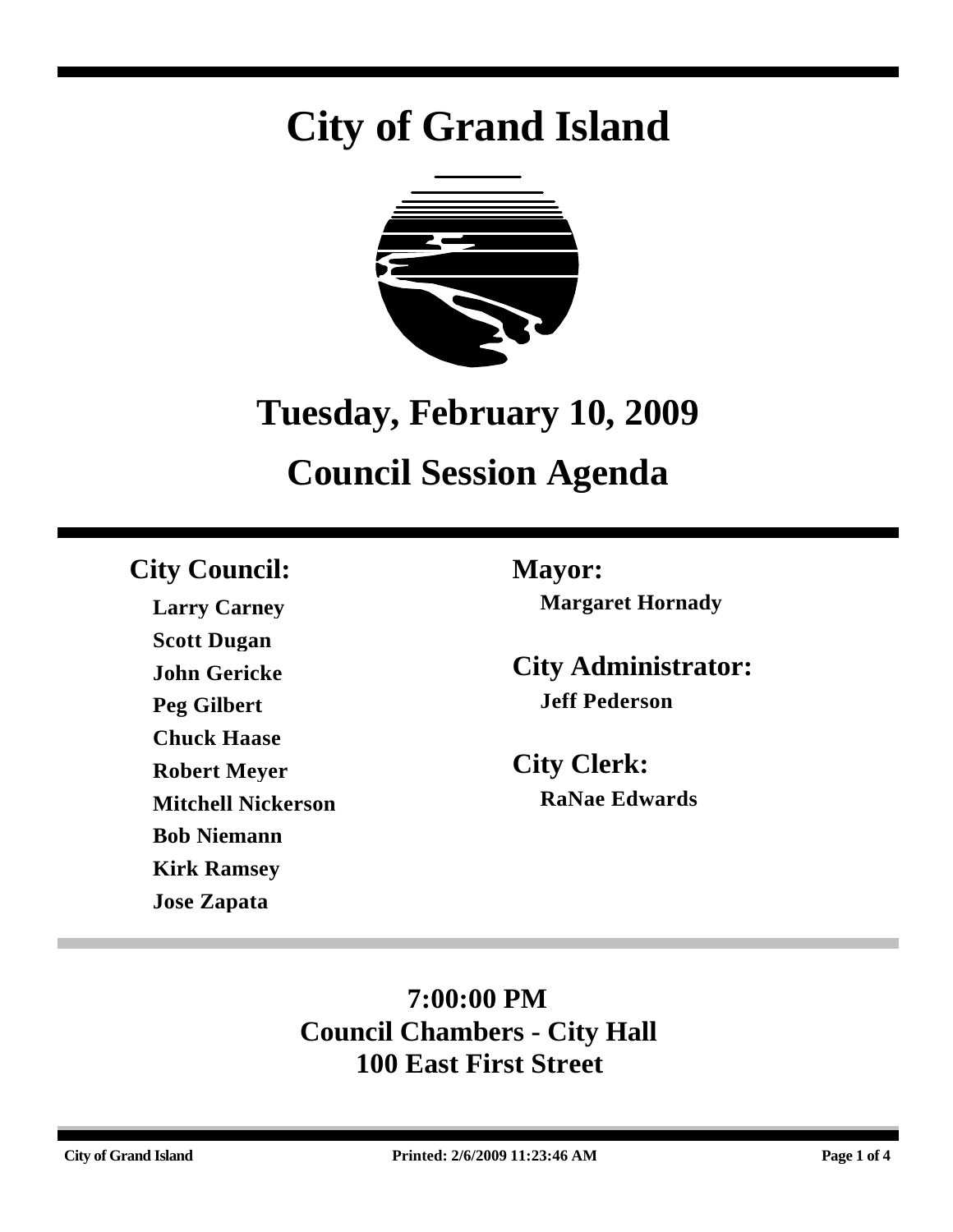#### **Call to Order**

**This is an open meeting of the Grand Island City Council. The City of Grand Island abides by the Open Meetings Act in conducting business. A copy of the Open Meetings Act is displayed in the back of this room as required by state law.**

**The City Council may vote to go into Closed Session on any agenda item as allowed by state law.**

#### **Invocation**

**Pledge of Allegiance**

**Roll Call**

#### **A - SUBMITTAL OF REQUESTS FOR FUTURE ITEMS**

**Individuals who have appropriate items for City Council consideration should complete the Request for Future Agenda Items form located at the Information Booth. If the issue can be handled administratively without Council action, notification will be provided. If the item is scheduled for a meeting or study session, notification of the date will be given.**

#### **B - RESERVE TIME TO SPEAK ON AGENDA ITEMS**

**This is an opportunity for individuals wishing to provide input on any of tonight's agenda items to reserve time to speak. Please come forward, state your name and address, and the Agenda topic on which you will be speaking.**

#### **MAYOR COMMUNICATION**

**This is an opportunity for the Mayor to comment on current events, activities, and issues of interest to the community.**

#### **E - PUBLIC HEARINGS**

**E1 Public Hearing on the One & Six Year Street Improvement Program**

*Are there any items the council would like removed from the consent agenda?*

#### **F - ORDINANCES**

- **F1 #9204 Consideration of Amendments to Chapter 22 of the Grand Island City Code Relative to Motor Vehicles and Traffic**
- **F2 #9205 Consideration of Amendments to Chapter 32 of the Grand Island City Code Relative to Streets and Sidewalks**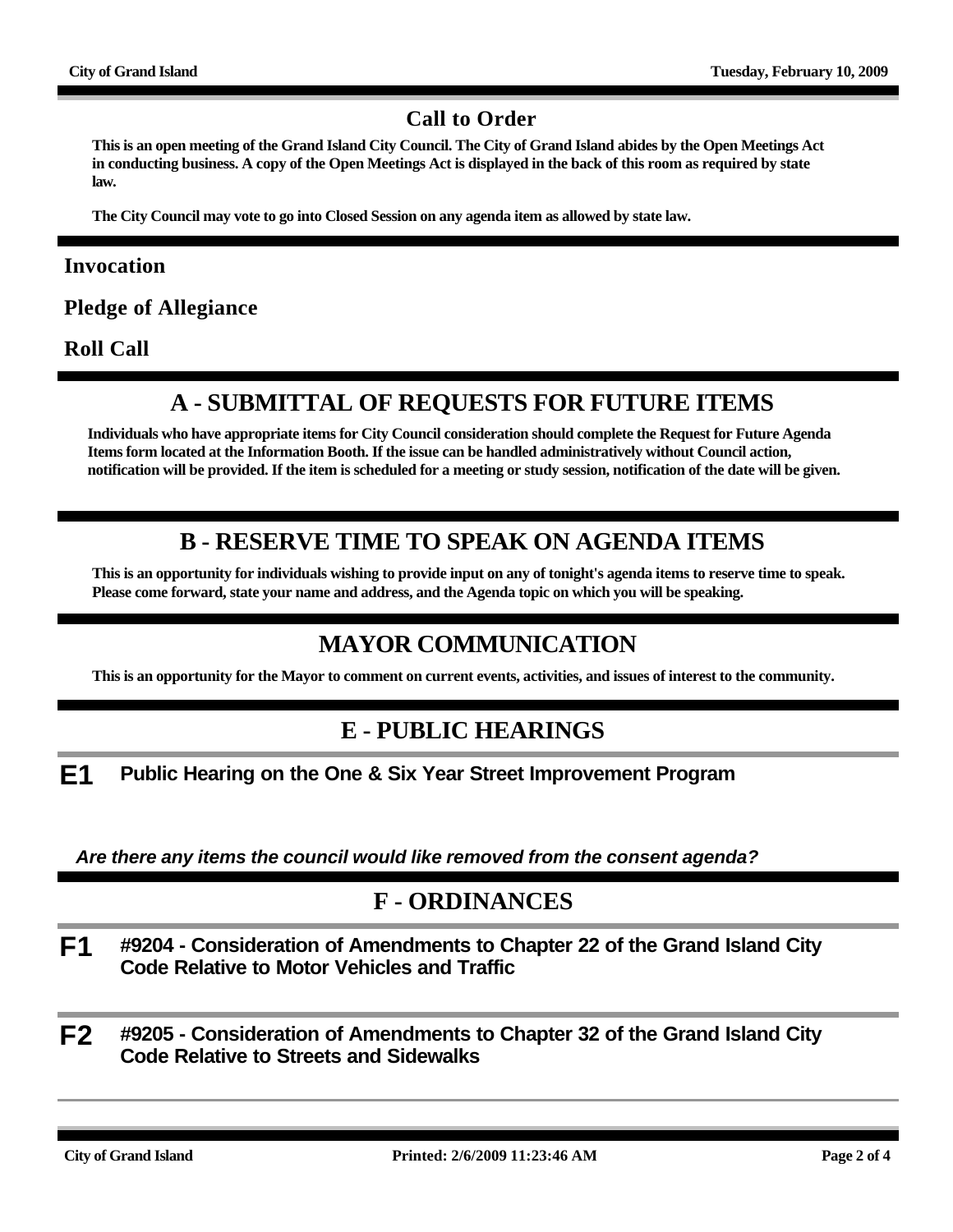**F3 #9206 - Consideration of Vacation of a Public Utility Easement in Part of Lot One (1) Mainland of Section 27, Range 11 West, Township 9 North- 2707 & 2709 S Locust Street (South Pointe Development, LLC)**

#### **G - CONSENT AGENDA**

- **G1 Approving Minutes of January 27, 2009 City Council Regular Meeting**
- **G2 Approving Appointments of Roger Bullington, John Hoggatt, Denzel Rasmussen, and Jack Henry to the Grand Island Facilities Corporation**
- **G3 #2009-25 Approving Final Plat and Subdivision Agreement for Fairway Crossings at Indianhead Golf Club First Subdivision**
- **G4 #2009-26 Approving Final Plat and Subdivision Agreement for South Pointe Subdivision**
- **G5 #2009-27 Approving Safe Havens: Supervised Visitation and Safe Exchange Grant**
- **G6 #2009-28 Approving Bid Award for Application of a Corrosive Resistant Coating System to Concrete Surfaces of Odorous Air Scrubbing Filter Number 2 (Bio-Filter) at the Waste Water Treatment Plant**
- **G7 #2009-29 Approving Inter-local Agreement with Hall County for Improvements to Shady Bend Road between Bismark Road and Gregory Avenue**
- **G8 #2009-30 Approving Update to Resolution 2006-103; Designated Truck Routes Within City of Grand Island**
- **G9 #2009-31 Approving Agreement for Engineering Consulting Services Regarding Industrial Waste Water Permitting**
- **G10 #2009-32 Approving Contract for Business Continuity and Recovery Services with IBM**